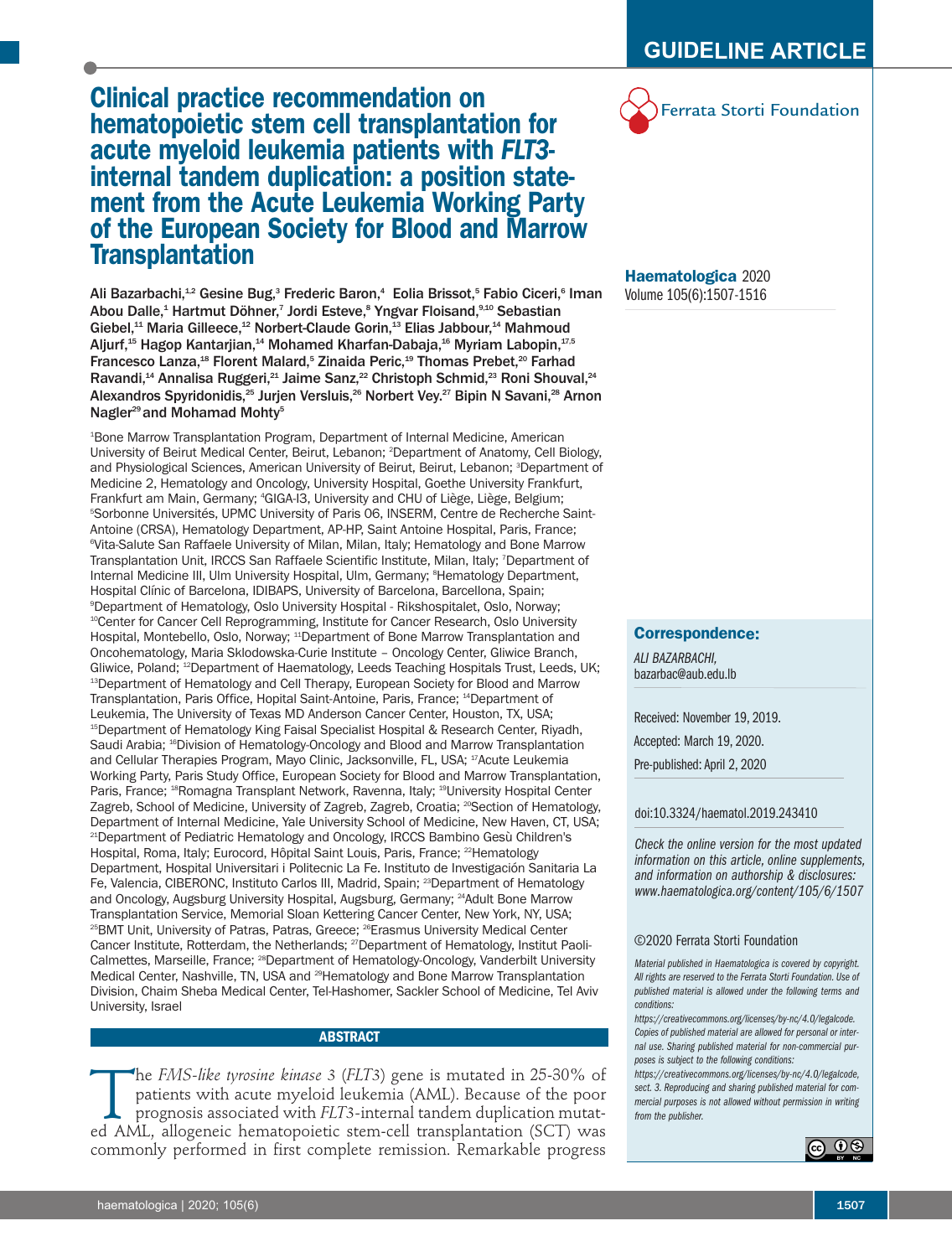has been made in frontline treatments with the incorporation of FLT3 inhibitors and the development of highly sensitive minimal/measurable residual disease assays. Similarly, recent progress in allogeneic hematopoietic SCT includes improvement of transplant techniques, the use of haplo-identical donors in patients lacking an HLA matched donor, and the introduction of FLT3 inhibitors as post-transplant maintenance therapy. Nevertheless, current transplant strategies vary between centers and differ in terms of transplant indications based on the internal tandem duplication allelic ratio and concomitant nucleophosmin-1 mutation, as well as in terms of post-transplant maintenance/consolidation. This review generated by international leukemia or transplant experts, mostly from the European Society for Blood and Marrow Transplantation, attempts to develop a position statement on best approaches for allogeneic hematopoietic SCT for AML with *FLT3*-internal tandem duplication including indications for and modalities of such transplants and on the potential optimization of post-transplant maintenance with FLT inhibitors.

#### **Introduction**

FMS-like tyrosine kinase 3 (FLT3) is a transmembrane ligand-activated receptor tyrosine kinase that is normally expressed by hematopoietic stem cells and early myeloid and lymphoid progenitor cells, and is involved in the proliferation, differentiation and apoptosis of hematopoietic cells<sup>1</sup> through various signaling pathways, including phosphatidylinositol 3-kinase (PI3K) and rat sarcoma (RAS) signal-transduction cascades. 2-7 *FLT3* is mutated in about 25- 30% of newly diagnosed cases of acute myeloid leukemia (AML), 8-10 either by internal tandem duplications (*FLT3*- ITD) of the juxtamembrane domain (19-25%), and/or by a point mutation, usually involving the tyrosine kinase domain (TKD) at D835 or I836 in the activating loop (7- 10%). 11-13 Both mutations are more frequent in cytogenetically normal AML and both constitutively activate *FLT3* causing dimerization in a ligand-independent manner, resulting in proliferation and survival of leukemia cells. 14,15

*FLT3-*ITD mutations in newly diagnosed AML are associated with a greater disease burden, manifesting as an elevated white blood cell count and a high percentage of blasts at the time of diagnosis as well as a tendency to early relapse and a poor overall prognosis. 8,10-12,16,17 Both European LeukemiaNet (ELN) recommendations and National Comprehensive Cancer Network (NCCN) guidelines incorporate *FLT3-*ITD mutations in risk-stratifying patients based on allelic burden and nucleophosmin-1 (*NPM1*) co-mutation. 18,19 In cytogenetically normal patients, *FLT3*-ITD mutations in the presence of a concomitant *NPM1* mutation, mainly when the *FLT3*-ITD allele ratio is low  $(0.5)$ , fare better than those with wildtype *NPM1*. 8,10,16,17,20-22 Despite the great effort to harmonize and cross-validate the FLT3 assays within clinical trials, $^{\scriptscriptstyle 23}$ there is still no consensus on the *FLT3*-ITD allele ratio threshold and there is considerable variability between centers in the assessment of the *FLT3*-ITD ratio according to the technique used, if one is available. Furthermore, in addition to *NPM1* mutations, a significant overlap with other mutations (*WT1*, *IDH1*, *DNMT3A*) as well as *NUP98/NSD1* fusions modify outcome as well as response to therapy. Although patients with *FLT3*-ITD AML respond to conventional induction chemotherapy with remission rates similar to those seen in other subtypes of AML, they are much more likely to relapse and to relapse quickly. 11,12,24-28 The prognostic impact of *FLT3-*TKD is less clear, 29-32 but it, too, is influenced substantially by *NPM1* co-mutation which confers a better prognosis. 33-35

The availability of active FLT3 inhibitors that are able to disrupt the oncogenic signaling initiated by FLT3 has improved the overall survival (OS) of patients with *FLT3* mutated AML. <sup>36</sup> Midostaurin, a multikinase inhibitor, was granted Food and Drug Administration (FDA) and European Medicines Agency (EMA) approval for the treatment of patients with newly diagnosed *FLT3-*mutated AML, in combination with intensive chemotherapy, and by the EMA in addition as maintenance treatment after conventional consolidation therapy. This approval was based on the results of the RATIFY trial, which demonstrated that the combination of midostaurin with standard induction therapy resulted in significantly prolonged OS (not censored for transplant) for AML with either *FLT3*- ITD or *FLT3*-TKD mutations. <sup>37</sup> The benefit was particularly remarkable in patients who went on to receive allogeneic hematopoietic stem cell transplantation (allo-SCT) in first complete remission (CR1). Following the results of the ADMIRAL trial, gilteritinib, a second-generation FLT3 inhibitor, was recently approved for relapsed/refractory *FLT3*-mutated AML with *FLT3*-ITD and *FLT3*-TKD mutations. <sup>38</sup> Promising data were also reported for quizartinib and crenolanib. 39,40 Finally, because of its long-time availability, sorafenib has been tested, alone or in combination, in various settings in *FLT3-*ITD AML, such as first-line therapy $^{41,42}$  or for the treatment of disease relapse, $^{43\cdot 45}$ including after failure of allo-SCT. 45-57 However, recent data appear to support incorporating sorafenib into the treatment of patients with *FLT3*-mutated AML, possibly with induction therapy<sup>41,58,59</sup> as well as maintenance therapy after allo-SCT. 43,60-65

Because of the diversity in *FLT3*-mutated AML, which depends on the type of *FLT3* mutation, *FLT3-*ITD allelic burden, insertion site and co-occurring mutations, the decision regarding whether to perform allo-SCT in CR1 is becoming more challenging. 66-75 With the use of more effective therapies, especially with the incorporation of FLT3 inhibitors, deeper responses are being achieved. The assessment of minimal/measurable residual disease (MRD) at the time of response has enabled prediction of outcomes in AML, and tailoring of post-remission therapeutic strategies accordingly. 76-78 Additionally, substantial progress has been made in allo-SCT in recent years, including improvement of transplant techniques, the use of haplo-identical donors in patients lacking an HLAmatched donor, 79-81 and post-transplant preventive strategies, such as prophylactic or preemptive use of FLT3 inhibitors. 63,82-85 Nevertheless, current transplant strategies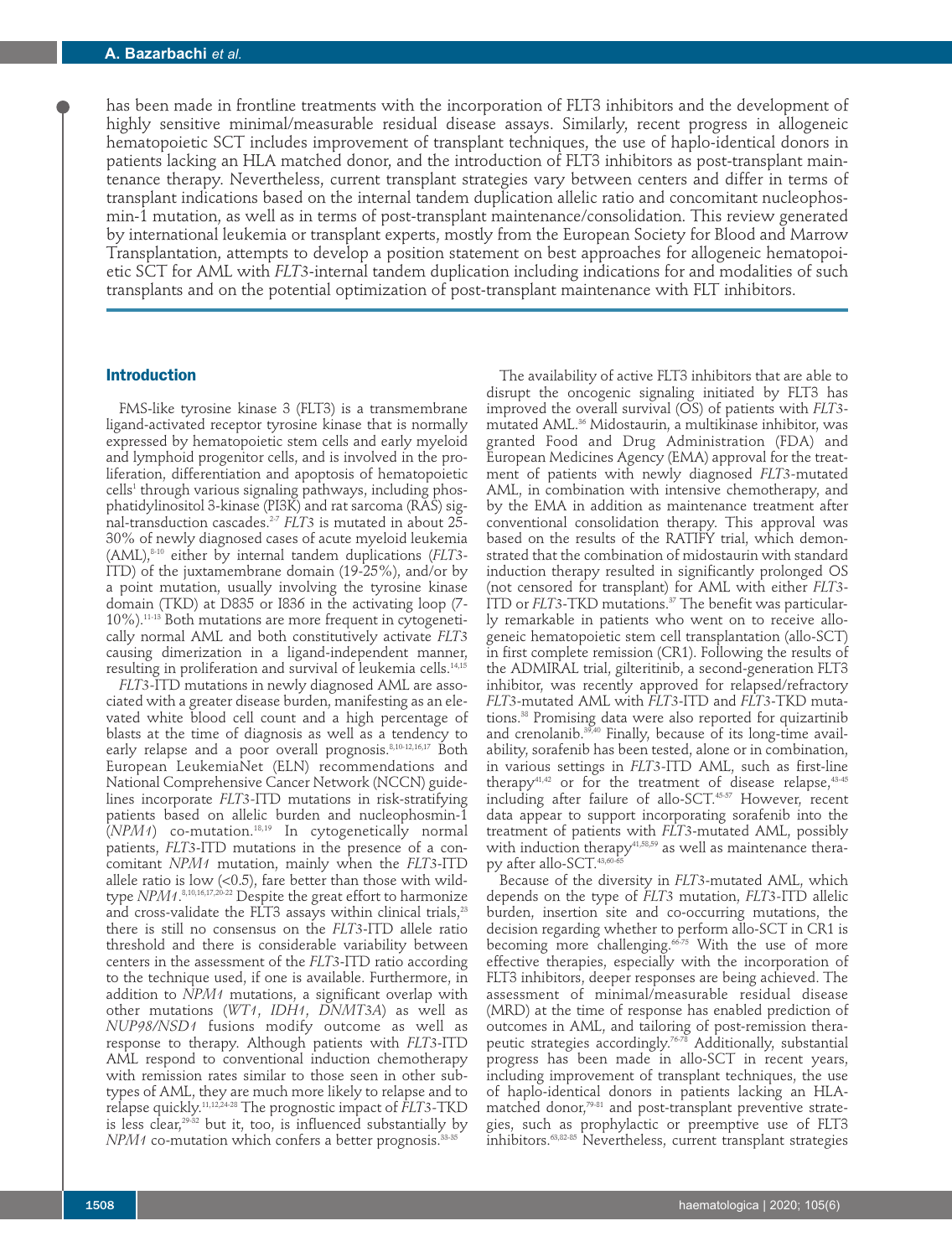vary between centers and differ in terms of indications for the transplants and treatments following them. This review provides a consensus from European Society for Blood and Marrow Transplantation (EBMT) experts on best approaches to allo-SCT in AML with *FLT3*-ITD including the indications for and modalities of allo-SCT and on potential optimization of post-transplant maintenance therapy with FLT3 inhibitors.

#### **The consensus process**

Two chairpersons (AB and MM) appointed a panel of 32 physicians (hereafter referred to as the Panel) selected mostly from the EBMT) for their expertise in research and clinical practice in AML and allo-SCT. A physician with expertise in clinical epidemiology (ML) ensured the methodological correctness of the process. The objective of the Panel was to identify practical issues pertinent to all physicians involved in the therapeutic management of patients undergoing allo-SCT for AML with *FLT3* mutations and to generate best practice recommendations on indications for and modalities of allo-SCT and on potential optimization of post-transplant maintenance with FLT3 inhibitors. This was done through a number of questions according to the Delphi technique. <sup>86</sup> A search for relevant literature in English was performed in the MEDLINE, EMBASE and PubMed databases (up to August 2019). Most of the studies used for these recommendations are retrospective cohort studies or phase II trials, with only a few prospective randomized trials. Three panelists drafted statements that addressed the key questions identified, and the remaining panelists scored their agreement with those statements and provided suggestions for rephrasing them.

The evaluation of evidence and the subsequent recommendations were graded according to the system used by Couriel. <sup>87</sup> The strength of the recommendations (*Online Supplementary Table S1*) and evidence levels (*Online Supplementary Table S2*) were rated by all participants of the consensus process.

#### **Overview of prognosis and current indications for allogeneic stem-cell transplantation in** *FLT3***-mutated acute myeloid leukemia**

The indication for allo-SCT in *FLT3*-ITD AML depends largely on *FLT3* variables (allelic burden, insertion site and co-occurring mutations), on disease status (including MRD), and on the use of FLT3 inhibitors during induction/consolidation treatment, in addition to other patient-, donor- and graft-related factors. Unfortunately, there are no prospective randomized trials evaluating the best post-remission therapeutic strategy in *FLT3*-mutated AML, taking in consideration all the diverse combinations.

Several recent reports have suggested that allele burden might affect prognosis of *FLT3-*ITD AML treated with standard induction chemotherapy. 17,22,88,89 Indeed, the presence of a high allelic burden of *FLT3-*ITD mutations (≥0.5) confers a poor prognosis. 12,27,90,91 Several studies have demonstrated that allo-SCT significantly improves survival outcomes in this category<sup>69, 92.95</sup> and that the negative impact of high allele burden might be overcome when patients undergo allo-SCT in CR1. <sup>17</sup> Therefore, all patients with *FLT3*-ITDhigh should be considered for allo-SCT in CR1.<sup>66,69,92-96</sup> These patients still face higher rates of early

relapse and poor responses to further therapy and eventually poor long-term survival. 92,97 The worst prognosis is observed in patients who relapse after allo-SCT, who have predicted 1-year OS rates below 20%. <sup>98</sup> However, a subcategory of patients with *FLT3*-ITDhigh /*NPM1* mutation of the ELN intermediate-risk group treated with FLT3 inhibitors, and who achieve MRD negativity, may be offered the possibility of post-remission consolidation with longitudinal MRD monitoring of *NPM1*. <sup>91</sup> This approach should be undertaken with caution, and preferably within a clinical trial, since recent data suggest the possible extinction of the *NPM1* clone after chemotherapy while the *FLT3*-ITD clone persists.

Additional mutations may, however, influence the prognosis of AML with *FLT3*-ITD. For example, the co-existence of *NPM1* mutation with *FLT3*-ITD is associated with improved outcomes, particularly in patients with a low *FLT3* allelic ratio (<0.5). 8,10,16,20 According to the 2017 ELN recommendations, this subcategory is stratified as favorable risk, advocating against the need for allo-SCT. 91 Nonetheless, the good prognosis of a low allelic ratio is not universally recognized, with data suggesting better outcome for allografted patients regardless of *NPM1* mutation status. <sup>99</sup> A threshold for *FLT3* allelic burden is also controversial and differs according to studies. It was mainly based on the median of the mutant-to-wildtype ratio found in different retrospective studies. For example, in one study evaluating the prognostic factors of newly diagnosed AML, a *FLT3* ratio above 0.78 was associated with worse survival, whereas in another study the threshold was 0.51. 11,17Therefore, the allelic burden has a continuous effect on survival outcomes and a ratio of 0.5 is a chosen threshold based on maximum clinical prognostic data. With the advent of FLT3 inhibitors in the frontline treatment of *FLT3*-mutated AML, the OS has improved regardless of the allelic burden and the use of allo-SCT. Whether *NPM1*-mutant *FLT3*-ITD<sup>low</sup> AML warrants postremission allo-SCT in CR1 or not is still debatable. Although some studies analyzing the effect of allo-SCT in patients with *NPM1*-mutant *FLT3*-ITD<sup>low</sup> found no improvement in OS or relapse risk, we must take into consideration the retrospective nature of the analysis and the small number of patients with a non-statistically significant improvement in OS and relapse risk.<sup>17,22</sup> Interestingly, patients with newly diagnosed AML with *NPM1-*mutant *FLT3*-ITD<sup>low</sup> treated with frontline midostaurin and intensive chemotherapy, had a 3-year OS rate of around 75%. In a retrospective subgroup analysis, the benefit of allo-SCT was only seen in the adverse ELN subgroup [hazard ratio (HR)= $0.39$ ;  $P=0.003$ ], but not in the favorable (HR=0.78; *P*=0.62) and intermediate risk subgroups (HR=0.81; *P*=0.53). <sup>91</sup> These findings should, however, be interpreted with caution as the RATIFY trial was not powered to demonstrate a difference of benefit of allo-SCT among diverse *FLT3-ITD/NPM1* genotypes. For example, the total number of patients in the favorable ELN subgroup was 85 and these patients were divided into four small groups according to whether they did or did not receive midostaurin and/or allo-SCT in CR1. 91

The deleterious effect of *FLT3*-ITD was most clinically relevant in patients with concomitant *NPM1* and *DNMT3A* mutations, suggesting that AML patients with *NPM1*, *FLT3*-ITD and *DNMT3A* mutations (triple-positive AML) should be transplanted regardless of the *FLT3-*ITD allelic ratio. <sup>8</sup> A recent study conducted on 147 patients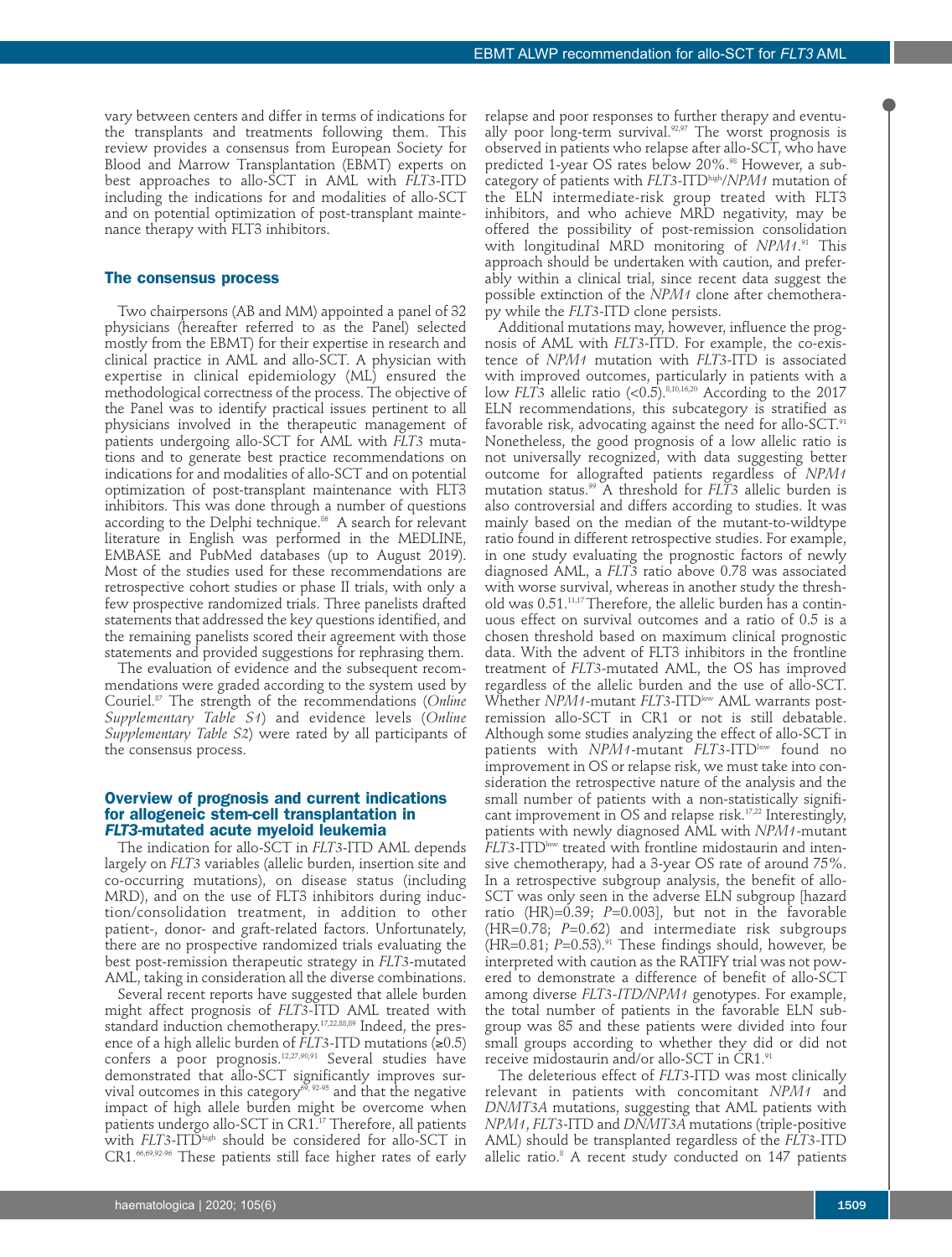found that *NPM1-*positive AML with low allelic *FLT3-* ITD still had an unfavorable outcome, with an OS rate of only 41%, but with significant improvements in both relapse-free survival (RFS) and OS for those allografted in CR1. <sup>99</sup> This challenges the notion of withholding transplant for patients with supposedly favorable outcomes. In that sense, a recent study from the MD Anderson Cancer Center showed that allo-SCT improved leukemia-free survival (LFS) and OS independently of the *FLT3-*ITD allelic ratio and *NPM1* mutation status. <sup>100</sup> This fits with recent NCCN guidelines still offering allo-SCT for all patients with *FLT3*-ITD mutations regardless of allelic ratio or NPM1 mutation status. 18

On the other hand, patients with a low allelic ITD ratio lacking an *NPM1* mutation (and lacking other adverse risk mutations) are currently considered intermediate risk, hence in a gray prognostic area with no proper consensus on optimal treatment strategy. There is conflict regarding the current practice between proceeding to allo-SCT for these patients or limiting allo-SCT only to those who do not achieve MRD negativity by multiparametric flow cytometry. Indeed, technical limitations prevent the use of *FLT3* mutation for assessment of MRD which must therefore rely on multiparametric flow cytometry. <sup>101</sup> Finally, Versluis *et al*. reported that in patients with wildtype *NPM1* AML without *FLT3*-ITD or with a low allelic ratio of *FLT3*-ITD, reduced intensity conditioning allo-SCT resulted in better OS and RFS rates as compared with chemotherapy or autologous SCT. 89

Overall, limitations to the universal incorporation of *FLT3*-ITD allelic ratio into routine clinical practice and the treatment algorithm include the lack of a clear cut-off (0.5 in the ELN recommendations, 0.7 in the RATIFY study) and the potential variability of the allelic ratio over time. A global effort is needed to standardize the technique for determining the *FLT3*-ITD allelic ratio, making it universal with calibration of all laboratories, reminiscent of the global exercise the world did for *BCR/ABL1*. Similarly, the definition of high and low allelic ratio should also be standardized with a clear consensus on a cut-off level. Until these technical challenges are addressed, the transplant indication remains controversial in patients with *FLT3*-ITD who belong to the ELN favorable risk group (low allelic ratio <0.5 with concomitant *NPM1* mutation) and who achieve MRD negativity. Many European cooperative groups follow the ELN algorithm, deferring allo-SCT in patients with *NPM1*-mutant *FLT3*-ITD<sup>low</sup>, unless there is molecular persistence of *NPM1*. Thus, performing MRD assessment regularly to decide on allo-SCT timing is crucial when selecting this approach. Conversely, the NCCN guidelines are still advocating allo-SCT in CR1 in this setting.

Finally, data on the prognosis of *FLT3*-TKD AML remain conflicting, with some studies suggesting a negative impact of TKD mutations on LFS and  $\mathsf{OS}, ^{^{11,25,30}}$  while others suggesting no prognostic effect, or even a benefit when a *NPM1* mutation is present. 29,32,34,35

#### **Hematopoietic stem cell transplantation and factors predictive of outcome**

As stated above, because of the poor prognosis associated with *FLT3*-ITD mutated AML, allo-SCT was most frequently performed in patients in CR166-74,102 including fit patients ≥60 years of age. $^{\scriptscriptstyle 103}$  In most studies, the LFS rate at  $2$  years ranges between 50 to 60% in that setting, $\mathrm{^{66,92,97,104}}$ 

although a wide variation from  $20\%$ <sup>70,105</sup> to  $70\%$ <sup>69</sup> has been reported. There are knowledge gaps about the factors that can predict outcome after allo-SCT.

A previous EBMT study<sup>97</sup> reported that patients with *FLT3-*ITD mutated AML with concomitant mutated *NPM1* had better post-transplant outcomes compared to those with wildtype *NPM1*. Similarly, other studies reported that the presence of active disease or MRD before allo-SCT results in poor post-transplant out $comes.<sup>106,107</sup>$ 

A recent, large EBMT registry study assessed outcomes in 462 allografted *FLT3*-mutated AML patients with a median follow-up of 39 months for alive patients. <sup>63</sup> Forty percent received allo-SCT from matched related donors, 49% from matched unrelated donors and 11% from haploidentical donors. Two-year cumulative incidence of relapse (CIR) and non-relapse mortality rates were 34% and 15%, respectively, whereas LFS, OS and graft-*versus-*host disease (GvHD)-free. relapse-free survival (GRFS) rates were 51%, 59% and 38%, respectively. On multivariable analysis, the need for more than one induction treatment negatively affected outcome, while prescribing an allo-SCT in CR1 resulted in improved CIR, LFS and OS. Presence of an *NPM1* mutation was also associated with better outcomes, including better CIR, LFS, OS and GRFS. Post-transplant maintenance therapy with sorafenib significantly reduced the CIR and improved LFS, OS and GFRS. Outcomes were not affected by the type of donor or conditioning intensity. An important finding from this study was that *in vivo* T-cell depletion with antithymocyte globulin decreased chronic GvHD and significantly improved LFS, OS and GRFS, without an apparent increase in the risk of relapse. This indicates that, even in the setting of *FLT3*-mutated AML, *in vivo* T-cell depletion does not appear to abrogate the graft-*versus*leukemia effect. Finally, the use of haplo-identical donors was associated with improved GRFS compared to that achieved with other types of donors. Given the high risk of rapid relapse of patients with *FLT3*-mutated AML in CR1 and the poor outcome of allo-SCT in CR2 or beyond, 11,12,108 these results and those of a recent EBMT study suggest that, in the absence of a matched sibling donor, performing haplo-identical transplants in CR1 may be considered. 109 Furthermore, in another large EBMT study on more than 6,500 adult AML patients allografted in CR1, multivariate analysis confirmed the lack of a statistically significant difference in OS following transplants from matched related donors or 10/10 matched unrelated donors, or haplo-SCT. 110 Finally, the results of a CIBMTR, EUROCORD and EBMT collaborative analysis demonstrated that outcomes after umbilical cord blood transplantation are similar to those after allo-SCT from sibling donors for patients with *FLT3*- ITD AML. 110

### **Post-transplant maintenance in** *FLT3-***mutated acute myeloid leukemia**

Even after allo-SCT, *FLT3*-mutated AML is associated with a higher risk of early relapse (30%-59%) compared to *FLT3*-wildtype AML. 82,92 Indeed, in a CIBMTR analysis of 511 patients (158 with *FLT3* mutations), there was an increase in relapse rates in *FLT3*-mutated AML (38% *vs*. 28%; *P*=0.04; relative risk 1.60; 95% CI: 1.15-2.22). 74 Satisfactory treatment of patients with *FLT3*-mutated AML who relapse or progress after allo-SCT, is an unmet need. Chemotherapy or FLT3 inhibitors alone or com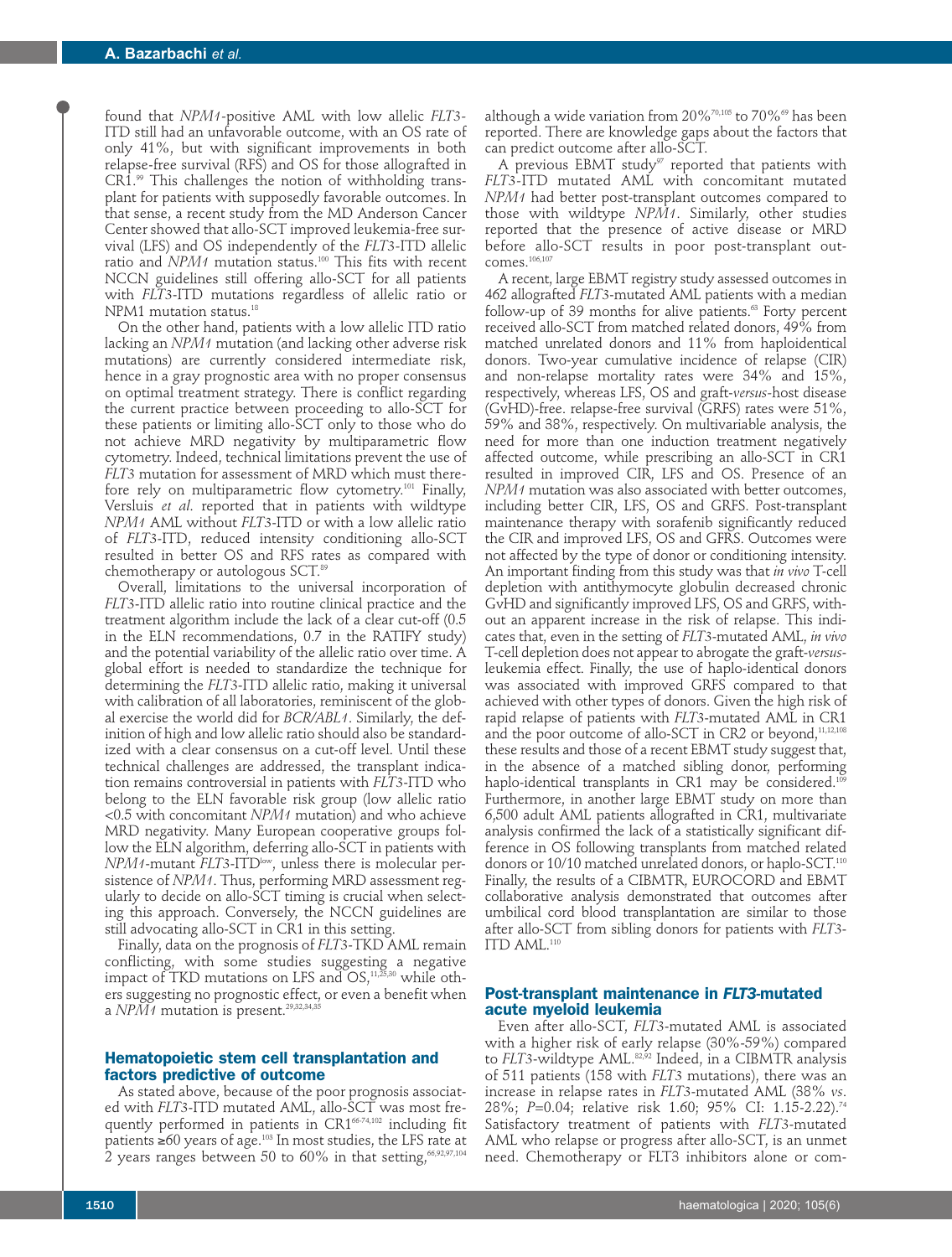bined with donor lymphocyte infusions are rarely effective in the long term, 45-50 even though a small proportion of patients who relapse after allo-SCT can achieve longlasting responses with sorafenib.<sup>52,54,55,57</sup> A second allo-SCT can be offered to only a small percentage of patients and is associated with a rather high non-relapse mortality rate. <sup>111</sup> Several studies have, therefore, investigated the use of post-transplant maintenance with FLT3 inhibitors as a strategy aimed to reduce relapse after allo-SCT. $^{\scriptscriptstyle 112}$ 

Midostaurin was not offered as maintenance therapy to recipients of allo-SCT in the RATIFY study, <sup>113</sup> but the RADIUS phase II randomized trial compared post-transplant midostaurin maintenance with standard care in 60 adult patients. <sup>114</sup> Estimated relapse rates at 18 months were 24% in the standard care group and 11% in the midostaurin group (*P*=0.27). <sup>114</sup> In another prospective phase II study, maintenance midostaurin was also offered to *FLT3-*mutated AML patients undergoing allo-SCT in CR1. In a landmark analysis in patients who were event free at day 100 after transplant (n=116), those who started maintenance therapy within 100 days after their transplant (n=72) had a significantly better OS than those who did not. <sup>115</sup> The main cause of early discontinuation of maintenance midostaurin after allo-SCT (23%) was poor tolerability, mainly as a result of gastrointestinal toxicity. 114

Sorafenib has been studied as maintenance therapy following allo-SCT, demonstrating benefit with regards to survival and improved outcomes in a phase I study, a pilot study, a single-center study, a multicenter study, a registry study and a randomized study. 60-65,116 A phase I trial (NCT01398501) was conducted in which 22 *FLT3*-ITD AML patients received twelve 28-day cycles of sorafenib 45-120 days after allo-SCT. <sup>61</sup> The maximum tolerated dose was established at 400 mg twice daily. The 1-year progression-free survival (PFS) rate was 85% with a corresponding 1-year OS of 95%. In a pilot study, six patients with *FLT3*-ITD AML received sorafenib (n=5 maintenance, n=1 salvage) after allo-SCT with similarly encouraging results. <sup>116</sup> Five of these patients developed cutaneous corticosteroid-sensitive GvHD within a few days after sorafenib initiation, suggesting a possible immunomodulatory effect, and remarkably all patients had sustained molecular remissions.

In a single-institution, observational study on *FLT3-*ITD AML patients transplanted in CR1, 26 patients who received sorafenib as maintenance treatment after allo-SCT were compared to 55 historical controls who did not. <sup>62</sup> The sorafenib cohort had a better 2-year OS rate (81% *vs*. 62%), improved PFS (82% *vs*. 53%), and lower relapse incidence (8% *vs*. 38%).

In a multicenter study, 27 *FLT3-*mutated AML patients (aged 15-57 years) received maintenance therapy with sorafenib as a single agent after allo-SCT. <sup>60</sup> At a median follow-up of 18 months, 25 patients were in complete remission with full donor chimerism, with 1-year PFS and OS rates reaching 92%. Updated results after a median follow-up of 40 months further demonstrated favorable long-term outcomes in patients receiving sorafenib maintenance therapy, with 2-year PFS and OS rates reaching 73% and 80%, respectively, with an acceptable toxicity profile. 65

A recent large EBMT registry study assessed outcomes in 462 allografted *FLT3*-mutated AML patients over a median follow-up of 39 months for surviving patients. 63

Twenty-eight patients received post-transplant sorafenib maintenance treatment, initiated at a median of 55 days after transplantation (range, 1-173) at a median dose of 800 mg/day (range, 200-800 mg/day). Thirteen patients in the sorafenib group had chronic GvHD at a median time of 76 days after the initiation of sorafenib (range, 9-194 days). Chronic GvHD was limited in seven patients and extensive in six. On multivariate analysis, post-transplant maintenance with sorafenib significantly reduced the relapse incidence (HR=0.39; *P*=0.05), and improved LFS (HR=0.35; *P*=0.01), OS (HR=0.36; *P*=0.03) and GFRS (HR=0.44; *P*=0.02). Matched-pair analysis was also performed on 52 patients (26 in the sorafenib group and 26 controls) who engrafted and survived after allo-SCT with no relapse or grade II-IV acute GvHD until sorafenib initiation. The 2-year LFS and OS rates were 79% and 83%, respectively, in the sorafenib group (*P*=0.02) *versus* 54% and 62%, respectively, in the controls (*P*=0.007).

More recently, preliminary conclusions of a doubleblind, prospective trial (SORMAIN) that randomized patients to either maintenance treatment with sorafenib or placebo introduced during the first 60-100 days after allo-SCT provided further support for the use of this drug in this high-risk setting. <sup>64</sup> Eighty transplanted *FLT3*-ITD adult AML patients were randomized 1:1 to receive either sorafenib (up to 400 mg twice daily) or placebo for up to 24 months. After a median follow-up of 42 months, the median RFS was 31 months in the placebo group whereas it was 'not reached' in the sorafenib group (corresponding to a 2-year RFS of 53% *vs.* 85%: HR 0.39; *P*=0.01). Sorafenib was well-tolerated with toxicities that were generally manageable, mostly by dose reduction. These findings build on previously reported data and confirm that sorafenib maintenance therapy after allo-SCT in *FLT3*-ITD AML patients is both safe and efficient in significantly reducing CIR and improving survival.

In addition to sorafenib's direct anti-leukemic effect, a possible synergism between the drug and alloreactive donor T cells in facilitating long-term disease control has been suggested, <sup>117</sup> and has also been proposed in murine models in which sorafenib apparently exacerbated GvHD. <sup>118</sup> A recent study demonstrated that sorafenib promotes graft-*versus*-leukemia activity in mice and humans through interleukin-15 production in *FLT3*-ITD leukemia cells. 119

Gilteritinib is also currently being prospectively assessed for maintenance use in *FLT3*-ITD AML after allo-SCT in a phase III, randomized, double-blind, placebocontrolled multicenter trial (NCT02997202). <sup>120</sup> This study aims to enroll 346 adult patients with AML in CR1, randomized 1:1, to receive either gilteritinib 120 mg or placebo for 2 years. In addition, a large phase III randomized study (NCT04027309) by a consortium of several cooperative study groups, including HOVON, AMLSG, SAKK, ALFA, CETLAM, PETHEMA, FILO and ALLG, is anticipated to start enrolling by the end of 2019: patients will be randomized to midostaurin or gilteritinib added to standard induction and consolidation treatment. Patients who achieve complete remission will continue maintenance with either midostaurin or gilteritinib.

Finally, the recent approval of midostaurin for frontline treatment of *FLT3*-mutated AML in the USA and Europe may challenge the role of post-transplant maintenance therapies, including sorafenib. Accordingly, new data should be generated in this setting. 121,122 Most *FLT3*-mutat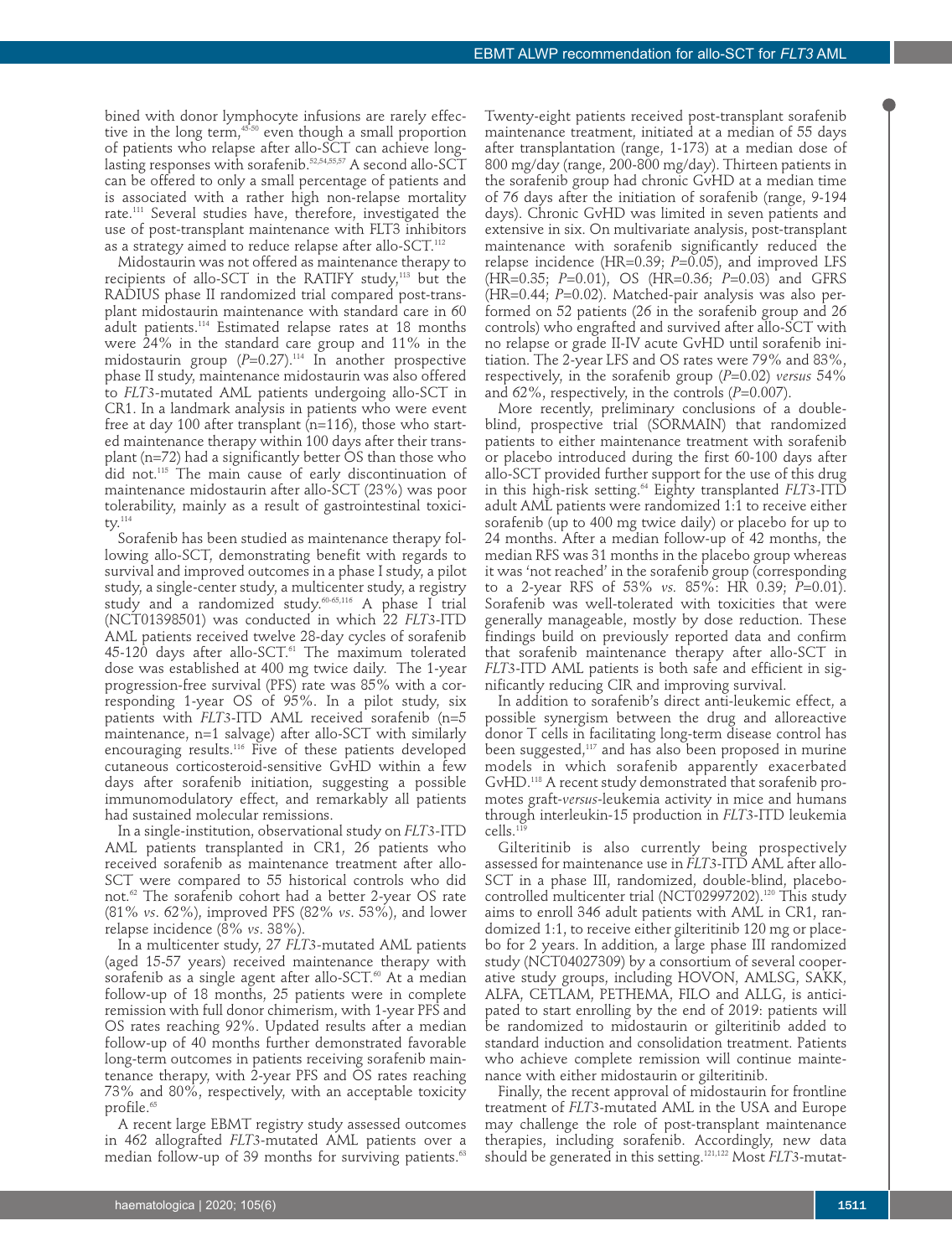ed AML patients, however, are not currently receiving midostaurin, at least outside the USA and some other countries; therefore, for the foreseeable future, patients may still benefit from sorafenib maintenance treatment after allo-SCT.

# **Summary of position statement (Table 1)**

**1- Indications for allogeneic stem-cell transplantation in** *FLT3***-internal tandem duplication acute myeloid leukemia**

• The indication for allo-SCT is controversial in patients with *FLT3*-ITD who belong to the ELN favorable risk group (low allelic ratio <0.5 with concomitant *NPM1* mutation) and who achieve MRD negativity. Allo-SCT may be delayed until first relapse as recommended by the ELN or performed in CR1 as allowed by NCCN guidelines. Grade level C-II

• In general, all other patients with *FLT3*-ITD AML should be considered for allo-SCT in CR1 if feasible. Grade level B-II

#### **2- Modalities of hematopoietic stem cell transplantation**

• Donors should be selected according to EBMT general guidelines<sup>83</sup> including the potential use of cord blood grafts whenever indicated. Grade level B-II

• *In vivo* T-cell depletion decreases the risk of chronic GvHD, without apparently increasing the risk of relapse, in *FLT3*-ITD AML and is therefore an option in this setting. Grade level B-II

• The choice of conditioning has no direct link with *FLT3*-ITD mutation and should be adapted to other individual risk factors such as age, disease status at transplant, and donor type. Grade level B-II

# **3- Post-transplant maintenance for** *FLT3***-internal tan- dem duplication acute myeloid leukemia**

• Post-transplant maintenance therapy with a FLT3 inhibitor for patients who have undergone allo-SCT for *FLT3-*ITD AML is recommended (except for patients with active acute GvHD). In the absence of an appropriate clinical trial, sorafenib could be considered as the preferred option, but other FLT3 inhibitors are attractive and war-

| Table 1. Summary of the European Society for Blood and Marrow Transplantation position statement on allogeneic hematopoietic stem-cell trans-<br>plantation in FLT3-internal tandem duplication acute myeloid leukemia. |                                                                                                                                                                                                                                                                                                                                                                                                                               |
|-------------------------------------------------------------------------------------------------------------------------------------------------------------------------------------------------------------------------|-------------------------------------------------------------------------------------------------------------------------------------------------------------------------------------------------------------------------------------------------------------------------------------------------------------------------------------------------------------------------------------------------------------------------------|
| <b>Indication for allo-SCT</b><br>in FLT3 mutated AML                                                                                                                                                                   | Transplant indication is controversial in patients with FLT3-ITD who belong to the ELN favorable risk group (low allelic<br>ratio <0.5 with concomitant <i>NPM1</i> mutation) and who achieve MRD negativity. Allo-SCT may be delayed until first relapse<br>as recommended by the ELN or performed in CR1 as allowed by NCCN guidelines.                                                                                     |
|                                                                                                                                                                                                                         | In general, all other patients with <i>FLT3</i> -ITD should be considered for allo-SCT in CR1 if feasible.                                                                                                                                                                                                                                                                                                                    |
| <b>Modalities of allo-SCT</b>                                                                                                                                                                                           | Donor selection according to EBMT general guidelines.<br>In vivo T-cell depletion decreases the risk of chronic GVHD without an apparent increase in the risk of relapse in FLT3<br>mutated AML and is therefore an option in this setting.                                                                                                                                                                                   |
|                                                                                                                                                                                                                         | The choice of conditioning has no direct link with FLT3 mutation and should be adapted to other individual risk factors<br>such as age, disease status at transplant, and donor type.                                                                                                                                                                                                                                         |
| Post-transplant<br>maintenance                                                                                                                                                                                          | Post-transplant systemic maintenance therapy with a FLT3 inhibitor for patients who underwent allo-SCT for FLT3-ITD<br>AML is recommended (except for patients with active acute GvHD).                                                                                                                                                                                                                                       |
|                                                                                                                                                                                                                         | In the absence of an appropriate clinical trial, sorafenib could be considered as the preferred option, but the role of<br>other FLT3 inhibitors warrants investigation.                                                                                                                                                                                                                                                      |
|                                                                                                                                                                                                                         | Maintenance treatment should be initiated as soon as possible after disease evaluation, including MRD assessment,<br>especially in patients with MRD-positive AML before or after allo-SCT, provided there is adequate hematologic<br>reconstitution.                                                                                                                                                                         |
|                                                                                                                                                                                                                         | The recommended post-transplant maintenance is sorafenib at a dose of 400 mg/day in two divided doses. Patients with<br>MRD-positive disease may receive 800 mg/day in two divided doses, to be adapted according to tolerance. Sorafenib<br>should be transiently discontinued in the case of GvHD requiring systemic treatment with corticosteroids, but may be<br>cautiously resumed once remission of GvHD is documented. |
|                                                                                                                                                                                                                         | Ongoing studies will determine whether midostaurin, gilteritinib or other FLT3 inhibitors will become additional<br>alternatives in this setting.                                                                                                                                                                                                                                                                             |
|                                                                                                                                                                                                                         | Maintenance therapy duration is not firmly established, but a minimum of 2 years is recommended, depending<br>on tolerance.                                                                                                                                                                                                                                                                                                   |

Allo-SCT: allogeneic hematopoietic stem cell transplantation; FLT3: FMS-like tyrosine kinase 3; AML: acute myeloid leukemia; FLT3-ITD: FLT3-internal tandem duplication; ELN: European LeukemiaNet; NPM1: Nucleophosmin 1; MRD: minimal residual disease; CR1: first complete remission; NCCN: National Comprehensive Cancer Network; EBMT: European Society for Blood and Marrow Transplantation; GvHD: graft-versus-host disease..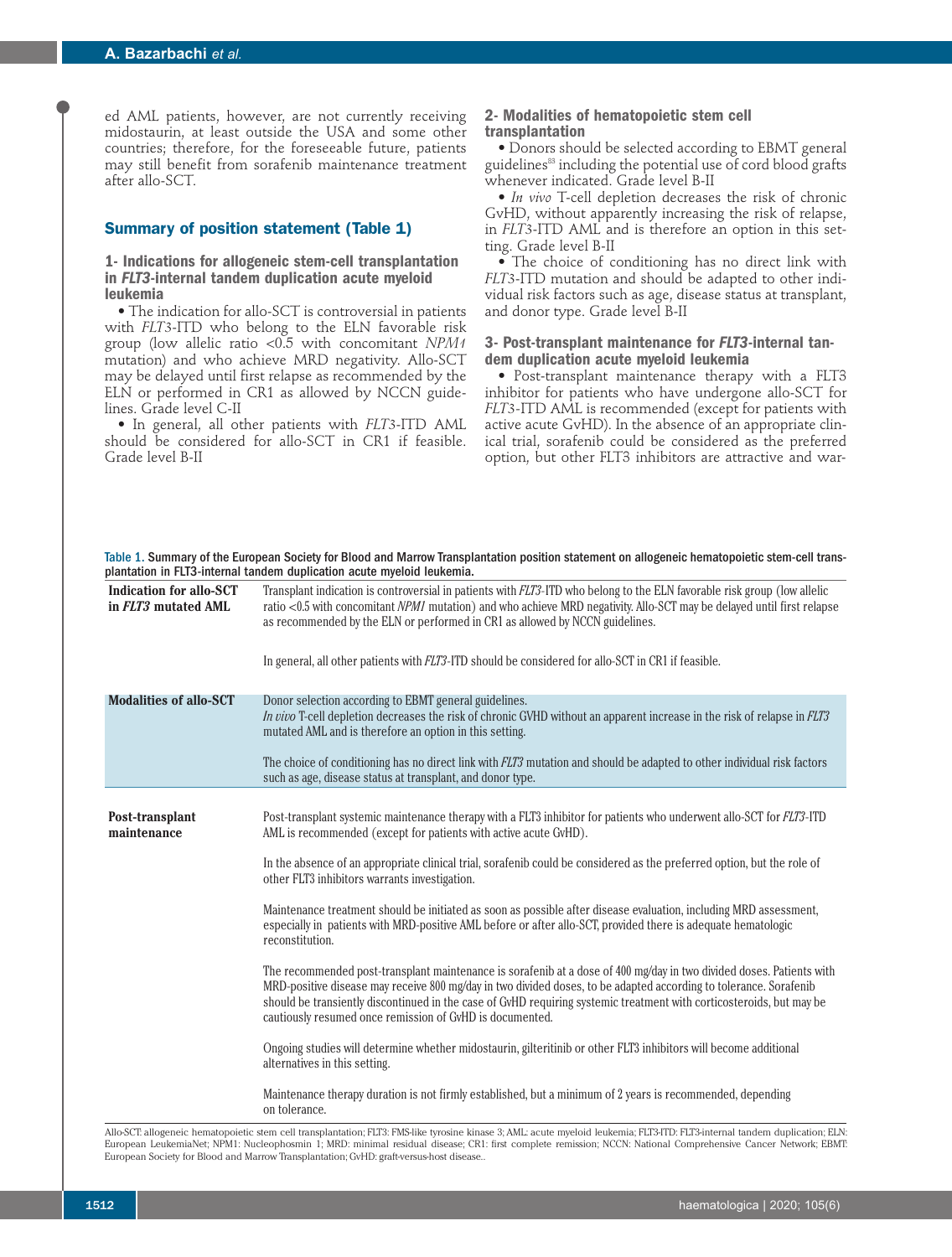rant further investigation in larger prospective studies. Grade level B-II

• Maintenance therapy should be initiated as soon as possible after disease evaluation, including MRD assessment (whenever feasible), especially in patients with MRD-positive AML before or after allo-SCT, provided there is adequate hematologic reconstitution. Grade level B-II

• Sorafenib should be transiently discontinued in the case of GvHD requiring systemic treatment with corticosteroids, but may be cautiously resumed once remission of GvHD is documented. Grade level B-III

• If choosing sorafenib, the recommended post-transplant maintenance dose is 400 mg/day in two divided doses. Patients with MRD-positive disease may receive 800 mg/day in two divided doses, to be adapted according to tolerance. Grade level B-III

• One potential challenge is the lack of approval of sorafenib for AML and its off-label use may not be reimbursed in many/most countries. Ongoing studies will determine the role and modalities of use of midostaurin, gilteritinib or other FLT3 inhibitors in this setting.

• The duration of maintenance therapy is not firmly established, but a minimum of 2 years is recommended, depending on tolerance. Grade level B-III

• Monitoring is recommended for potential drug-drug interactions and long-term side effects.

#### **Aspects to be resolved**

• Standardization of *FLT3*-ITD allelic ratio in terms of technique and cut-off level

• Indication for allo-SCT in patients with *FLT3-*ITD AML who belong to the ELN intermediate risk group (high allelic ratio ≥0.5 with concomitant *NPM1* mutation) and who achieve MRD negativity.

• Time of withdrawal of immunosuppression

• Pre-emptive *versus* prophylactic donor lymphocyte infusion

• Post-transplant maintenance with FLT3 inhibitors outside *FLT3-*ITD AML (immunomodulatory and off-target effects)

• Impact of post-transplant maintenance therapy on immune reconstitution and environment

• Combination of post-transplant FLT3 inhibitors with other drugs such as hypomethylating agents

• Monitoring of patients receiving post-transplant FLT3 inhibitors for potential extramedullary relapse or aggressive clone selection.

#### **References**

- 1. Gilliland DG, Griffin JD. The roles of FLT3 in hematopoiesis and leukemia. Blood. 2002;100(5):1532-1542.
- 2. Griffith J, Black J, Faerman C, et al. The structural basis for autoinhibition of FLT3 by the juxtamembrane domain. Mol Cell. 2004;13(2):169-178.
- 3. Mizuki M, Fenski R, Halfter H, et al. Flt3 mutations from patients with acute myeloid leukemia induce transformation of 32D cells mediated by the Ras and STAT5 pathways. Blood. 2000;96(12):3907-3914.
- 4. Hayakawa F, Towatari M, Kiyoi H, et al. Tandem-duplicated Flt3 constitutively activates STAT5 and MAP kinase and introduces autonomous cell growth in IL-3 dependent cell lines. Oncogene. 2000;19(5): 624-631.
- 5. Roux PP, Blenis J. ERK and p38 MAPK-activated protein kinases: a family of protein kinases with diverse biological functions. Microbiol Mol Biol Rev. 2004;68(2):320-344.
- 6. Manning BD, Cantley LC. AKT/PKB signaling: navigating downstream. Cell. 2007;129(7):1261-1274.
- 7. Weisberg E, Roesel J, Furet P, et al. Antileukemic effects of novel first- and second-generation FLT3 inhibitors: structure-<br>affinity comparison. Genes Cancer. affinity comparison. 2010;1(10):1021-1032.
- 8. Papaemmanuil E, Gerstung M, Bullinger L, et al. Genomic classification and prognosis in acute myeloid leukemia. N Engl J Med. 2016;374(23):2209-2221.
- 9. Cancer Genome Atlas Research Network; Ley TJ, Miller C, Ding L, et al. Genomic and epigenomic landscapes of adult de novo acute myeloid leukemia. N Engl J Med. 2013;368(22):2059-2074.
- 10. Patel JP, Gonen M, Figueroa ME, et al.

Prognostic relevance of integrated genetic profiling in acute myeloid leukemia. N Engl J Med. 2012;366(12):1079-1089.

- 11. Thiede C, Steudel C, Mohr B, et al. Analysis of FLT3-activating mutations in 979 patients with acute myelogenous leukemia: association with FAB subtypes and identification of subgroups with poor prognosis. Blood. 2002;99(12):4326-4335.
- 12. Kottaridis PD, Gale RE, Frew ME, et al. The presence of a FLT3 internal tandem duplication in patients with acute myeloid leukemia (AML) adds important prognostic information to cytogenetic risk group and response to the first cycle of chemotherapy: analysis of 854 patients from the United Kingdom Medical Research Council AML 10 and 12 trials. Blood. 2001;98(6):1752- 1759.
- 13. Nagel G, Weber D, Fromm E, et al. Epidemiological, genetic, and clinical characterization by age of newly diagnosed acute myeloid leukemia based on an academic population-based registry study (AMLSG BiO). Ann Hematol. 2017;96(12):1993-2003.
- 14. Nakao M, Yokota S, Iwai T, et al. Internal tandem duplication of the flt3 gene found in acute myeloid leukemia. 1996;10(12):1911-1918.
- 15. Yamamoto Y, Kiyoi H, Nakano Y, et al. Activating mutation of D835 within the activation loop of FLT3 in human hematologic malignancies. Blood. 2001;97(8):2434- 2439.
- 16. Schlenk RF, Dohner K, Krauter J, et al. Mutations and treatment outcome in cytogenetically normal acute myeloid leukemia. N Engl J Med. 2008;358(18):1909-1918.
- 17. Schlenk RF, Kayser S, Bullinger L, et al. Differential impact of allelic ratio and insertion site in FLT3-ITD-positive AML with respect to allogeneic transplantation. Blood. 2014;124(23):3441-3449.
- 18. Tallman MS, Wang ES, Altman JK, et al.

Acute myeloid leukemia, version 3. 2019, NCCN clinical practice guidelines in oncology. J Natl Compr Canc Netw. 2019;17(6): 721-749.

- 19. Döhner H, Estey E, Grimwade D, et al. Diagnosis and management of AML in adults: 2017 ELN recommendations from an international expert panel. Blood. 2017;129 (4):424-447.
- 20. Garg M, Nagata Y, Kanojia D, et al. Profiling of somatic mutations in acute myeloid leukemia with FLT3-ITD at diagnosis and relapse. Blood. 2015;126(22):2491-2501.
- 21. Thiede C, Koch S, Creutzig E, et al. Prevalence and prognostic impact of NPM1 mutations in 1485 adult patients with acute myeloid leukemia (AML). Blood. 2006;107 (10):4011-4020.
- Pratcorona M, Brunet S, Nomdedeu J, et al. Favorable outcome of patients with acute myeloid leukemia harboring a low-allelic burden FLT3-ITD mutation and concomitant NPM1 mutation: relevance to postremission therapy. Blood. 2013;121(14): 2734-2738.
- 23. Thiede C, Prior TW, Lavorgna S, et al. FLT3 mutation assay laboratory cross validation: results from the CALGB 10603/ratify trial in patients with newly diagnosed FLT3-mutated scute myeloid leukemia (AML). Blood. 2018;132(Suppl 1):2800.
- 24. Kiyoi H, Naoe T, Nakano Y, et al. Prognostic implication of FLT3 and N-RAS gene mutations in acute myeloid leukemia. Blood. 1999;93(9):3074-3080.
- 25. Yanada M, Matsuo K, Suzuki T, Kiyoi H, Naoe T. Prognostic significance of FLT3 internal tandem duplication and tyrosine kinase domain mutations for acute myeloid leukemia: a meta-analysis. Leukemia. 2005;19(8):1345-1349.
- 26. Whitman SP, Archer KJ, Feng L, et al. Absence of the wild-type allele predicts poor prognosis in adult de novo acute myeloid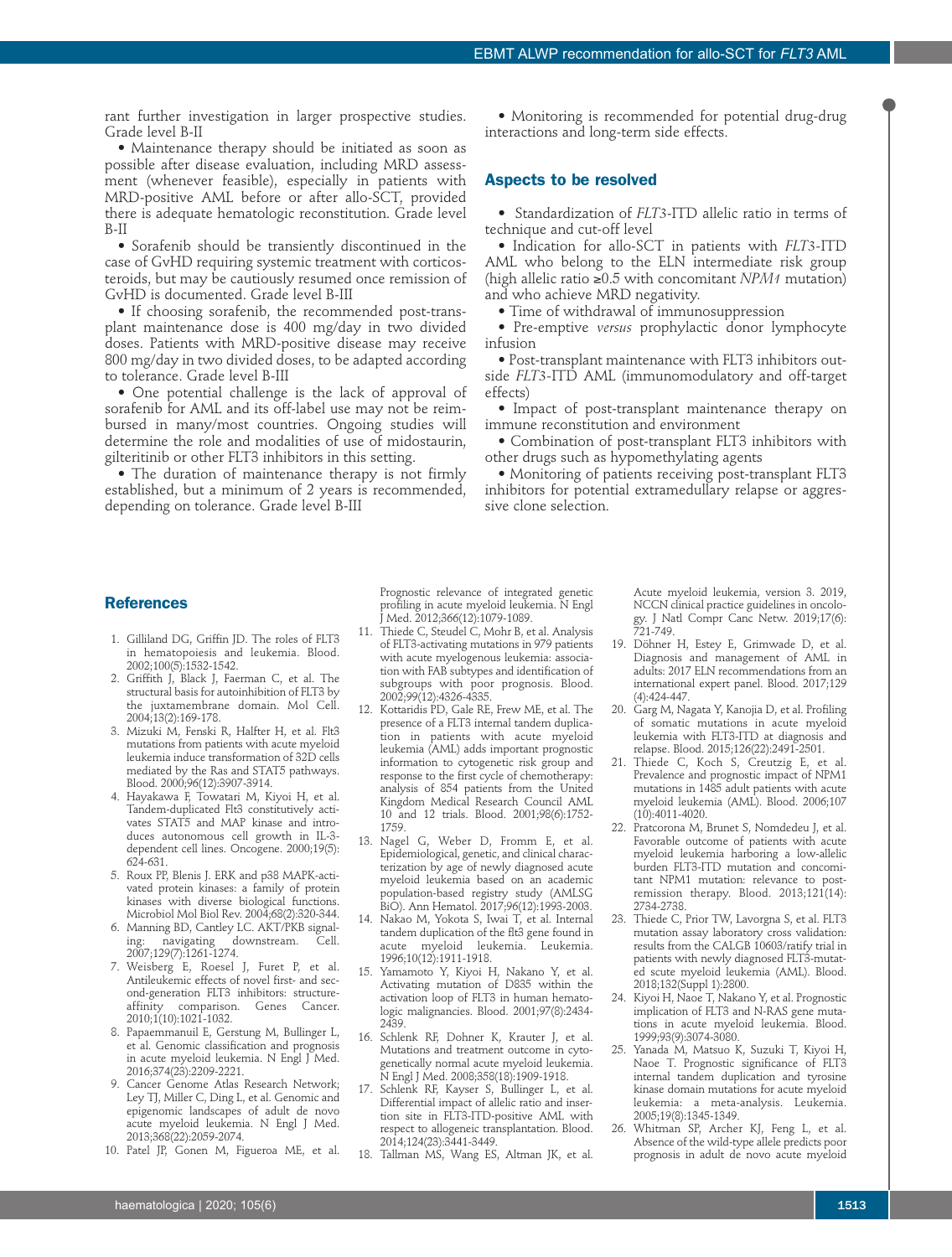leukemia with normal cytogenetics and the internal tandem duplication of FLT3: a Cancer and Leukemia Group B study. Cancer Res. 2001;61(19):7233-7239.

- 27. Frohling S, Schlenk RF, Breitruck J, et al. Prognostic significance of activating FLT3 mutations in younger adults (16 to 60 years) with acute myeloid leukemia and normal cytogenetics: a study of the AML Study Group Ulm. Blood. 2002;100(13):4372-4380.
- 28. Kayser S, Schlenk RF, Londono MC, et al. Insertion of FLT3 internal tandem duplication in the tyrosine kinase domain-1 is associated with resistance to chemotherapy and inferior outcome. Blood. 2009;114(12):2386- 2392.
- 29. Mead AJ, Linch DC, Hills RK, Wheatley K, Burnett AK, Gale RE. FLT3 tyrosine kinase domain mutations are biologically distinct from and have a significantly more favorable prognosis than FLT3 internal tandem duplications in patients with acute myeloid leukemia. Blood. 2007;110(4):1262-1270.
- 30. Whitman SP, Ruppert AS, Radmacher MD, et al. FLT3 D835/I836 mutations are associated with poor disease-free survival and a distinct gene-expression signature among younger adults with de novo cytogenetically normal acute myeloid leukemia lacking FLT3 internal tandem duplications. Blood. 2008;111(3):1552-1559.
- 31. Moreno I, Martin G, Bolufer P, et al. Incidence and prognostic value of FLT3 internal tandem duplication and D835 mutations in acute myeloid leukemia. Haematologica. 2003;88(1):19-24.
- 32. Bacher U, Haferlach C, Kern W, Haferlach T, Schnittger S. Prognostic relevance of FLT3- TKD mutations in AML: the combination matters--an analysis of 3082 patients. Blood. 2008;111(5):2527-2537.
- 33. Voso MT, Larson RA, Prior T, et al. Ratify (Alliance 10603): prognostic impact of FLT3 tyrosine kinase domain (TKD) and NPM1 mutation status in patients with newly diagnosed acute myeloid leukemia (AML) treated with midostaurin or placebo plus standard chemotherapy. Blood. 2018;132 (Suppl 1):2668.
- 34. Boddu P, Kantarjian H, Borthakur G, et al. Co-occurrence of FLT3-TKD and NPM1 mutations defines a highly favorable prognostic AML group. Blood Adv. 2017;1 (19):1546-1550.
- 35. Perry M, Bertoli S, Rocher C, et al. FLT3- TKD mutations associated with NPM1 mutations define a favorable-risk group in patients with acute myeloid leukemia. Clin Lymphoma Myeloma Leuk. 2018;18(12): e545-e550.
- 36. Short NJ, Kantarjian H, Ravandi F, Daver N. Emerging treatment paradigms with FLT3 inhibitors in acute myeloid leukemia. Ther Adv Hematol. 2019;10:2040620719827310.
- 37. Stone RM, Mandrekar SJ, Sanford BL, et al. Midostaurin plus chemotherapy for acute myeloid leukemia with a FLT3 mutation. N Engl J Med. 2017;377(5):454-464.
- 38. Perl AE, Martinelli G, Cortes JE, et al. Gilteritinib or chemotherapy for relapsed or refractory FLT3-mutated AML. N Engl J Med. 2019;381(18):1728-1740.
- 39. Cortes JE, Khaled S, Martinelli G, et al. Quizartinib versus salvage chemotherapy in relapsed or refractory FLT3-ITD acute myeloid leukaemia (QuANTUM-R): a multicentre, randomised, controlled, open-label, phase 3 trial. Lancet Oncol. 2019;20(7):984- 997.
- 40. Wang ES, Tallman MS, Stone RM, et al. Low relapse rate in younger patients ≤ 60 years

old with newly diagnosed FLT3-mutated acute myeloid leukemia (AML) treated with crenolanib and cytarabine/anthracycline chemotherapy. Blood. 2017;130(Suppl 1):566.

- 41. Rollig C, Serve H, Huttmann A, et al. Addition of sorafenib versus placebo to standard therapy in patients aged 60 years or younger with newly diagnosed acute myeloid leukaemia (SORAML): a multicentre, phase 2, randomised controlled trial. Lancet Oncol. 2015;16(16):1691-1699.
- Serve H, Krug U, Wagner R, et al. Sorafenib in combination with intensive chemotherapy in elderly patients with acute myeloid leukemia: results from a randomized, placebo-controlled trial. J Clin Oncol. 2013;31 (25):3110-3118.
- 43. Antar A, Otrock ZK, El-Cheikh J, et al. Inhibition of FLT3 in AML: a focus on sorafenib. Bone Marrow Transplant. 2017;52(3):344-351.
- 44. Macdonald DA, Assouline SE, Brandwein J, et al. A phase I/II study of sorafenib in combination with low dose cytarabine in elderly patients with acute myeloid leukemia or high-risk myelodysplastic syndrome from the National Cancer Institute of Canada Clinical Trials Group: trial IND.186. Leuk Lymphoma. 2013;54(4):760-766.
- 45. Borthakur G, Kantarjian H, Ravandi F, et al. Phase I study of sorafenib in patients with refractory or relapsed acute leukemias. Haematologica. 2011;96(1):62-68.
- 46. Metzelder SK, Schroeder T, Lubbert M, et al. Long-term survival of sorafenib-treated FLT3-ITD-positive acute myeloid leukaemia patients relapsing after allogeneic stem cell transplantation. Eur J Cancer. 2017;86:233- 239.
- Cortes JE, Kantarjian H, Foran JM, et al. Phase I study of quizartinib administered daily to patients with relapsed or refractory acute myeloid leukemia irrespective of FMSlike tyrosine kinase 3-internal tandem duplication status. J Clin Oncol.  $2013:31(29)$ : 3681-3687.
- 48. Levis MJ, Perl AE, Altman JK, et al. Results of a first-in-human, phase I/II trial of ASP2215, a selective, potent inhibitor of FLT3/Axl in patients with relapsed or refractory (R/R) acute myeloid leukemia (AML). J Clin Oncol. 2015;33(15\_suppl):7003.
- Leung AY, Man CH, Kwong YL. FLT3 inhibition: a moving and evolving target in acute myeloid leukaemia. Leukemia. 2013;27(2): 260-268.
- 50. Thol F, Schlenk RF, Heuser M, Ganser A. How I treat refractory and early relapsed acute myeloid leukemia. Blood. 2015;126(3): 319-327.
- 51. Winkler J, Rech D, Kallert S, et al. Sorafenib induces sustained molecular remission in FLT3-ITD positive AML with relapse after second allogeneic stem cell transplantation without exacerbation of acute GVHD: a case report. Leuk Res. 2010;34(10):e270-272.
- 52. Sharma M, Ravandi F, Bayraktar UD, et al. Treatment of FLT3-ITD-positive acute myeloid leukemia relapsing after allogeneic stem cell transplantation with sorafenib. Biol Blood Marrow Transplant. 2011;17(12): 1874-1877.
- 53. Metzelder SK, Schroeder T, Finck A, et al. High activity of sorafenib in FLT3-ITD-positive acute myeloid leukemia synergizes with allo-immune effects to induce sustained responses. Leukemia. 2012;26(11):2353- 2359.
- 54. Rautenberg C, Nachtkamp K, Dienst A, et al. Sorafenib and azacitidine as salvage ther-

apy for relapse of FLT3-ITD mutated AML after allo-SCT. Eur J Haematol. 2017;98(4): 348-354.

- 55. Bazarbachi A, Labopin M, Battipaglia G, et al. Sorafenib improves survival of FLT3 mutated acute myeloid leukemia in relapse after allogeneic stem cell transplantation: a report of EBMT Acute Leukemia Working Party. Haematologica. 2019;104(9):e398 e401.
- 56. Ravandi F, Alattar ML, Grunwald MR, et al. Phase 2 study of azacytidine plus sorafenib in patients with acute myeloid leukemia and FLT-3 internal tandem duplication mutation. Blood. 2013;121(23):4655-4662.
- 57. Sid S, Rey J, Charbonnier A, et al. Treatment of post-transplant relapse of FLT3-ITD mutated AML using 5-azacytidine and sorafenib bitherapy. Clin Lymphoma Myeloma Leuk. 2017;17(4):241-242.
- 58. Sasaki K, Kantarjian HM, Kadia T, et al. Sorafenib plus intensive chemotherapy improves survival in patients with newly diagnosed, FLT3-internal tandem duplication mutation-positive acute myeloid leukemia. Cancer. 2019;125(21):3755-3766.
- Yalniz F, Abou Dalle I, Kantarjian H, et al. Prognostic significance of baseline FLT3-ITD mutant allele level in acute myeloid leukemia treated with intensive chemotherapy with/without sorafenib. Am J Hematol. 2019;94(9):984-991.
- 60. Battipaglia G, Ruggeri A, Massoud R, et al. Efficacy and feasibility of sorafenib as a maintenance agent after allogeneic hematopoietic stem cell transplantation for Fms-like tyrosine kinase 3-mutated acute myeloid leukemia. Cancer. 2017;123(15): 2867-2874.
- 61. Chen YB, Li S, Lane AA, et al. Phase I trial of maintenance sorafenib after allogeneic hematopoietic stem cell transplantation for fms-like tyrosine kinase 3 internal tandem duplication acute myeloid leukemia. Biol Blood Marrow Transplant. 2014;20(12):2 042-2048.
- 62. Brunner AM, Li S, Fathi AT, et al. Haematopoietic cell transplantation with and without sorafenib maintenance for patients with FLT3-ITD acute myeloid leukaemia in first complete remission. Br J Haematol. 2016;175(3):496-504.
- 63. Bazarbachi A, Labopin M, Battipaglia G, et al. Allogeneic stem cell transplantation for FLT3-mutated acute myeloid leukemia: in vivo T-cell depletion and posttransplant sorafenib maintenance improve survival. A retrospective acute Leukemia Working Party-European Society for Blood and Marrow Transplant Study. Clin Hematol Int. 2019;1(1):58-74.
- 64. Burchert A. Sorafenib As Maintenance therapy post allogeneic stem cell transplantation for FLT3-ITD positive AML: results from the randomized, double-blind, placebo-controlled multicentre sormain trial. Blood. 2018;132(Suppl 1):661.
- 65. Battipaglia G, Massoud R, Ahmed SO, et al. Efficacy and feasibility of sorafenib as a maintenance agent after allogeneic hematopoietic stem cell transplantation for Fms-like tyrosine kinase 3 mutated acute myeloid leukemia: an update. Clin Lymphoma Myeloma Leuk. 2019;19(8):506- 508.
- 66. Bornhauser M, Illmer T, Schaich M, et al. Improved outcome after stem-cell transplantation in FLT3/ITD-positive AML. Blood. 2007;109(5):2264-2265; author reply 2265.
- 67. Gale RE, Hills R, Kottaridis PD, et al. No evidence that FLT3 status should be considered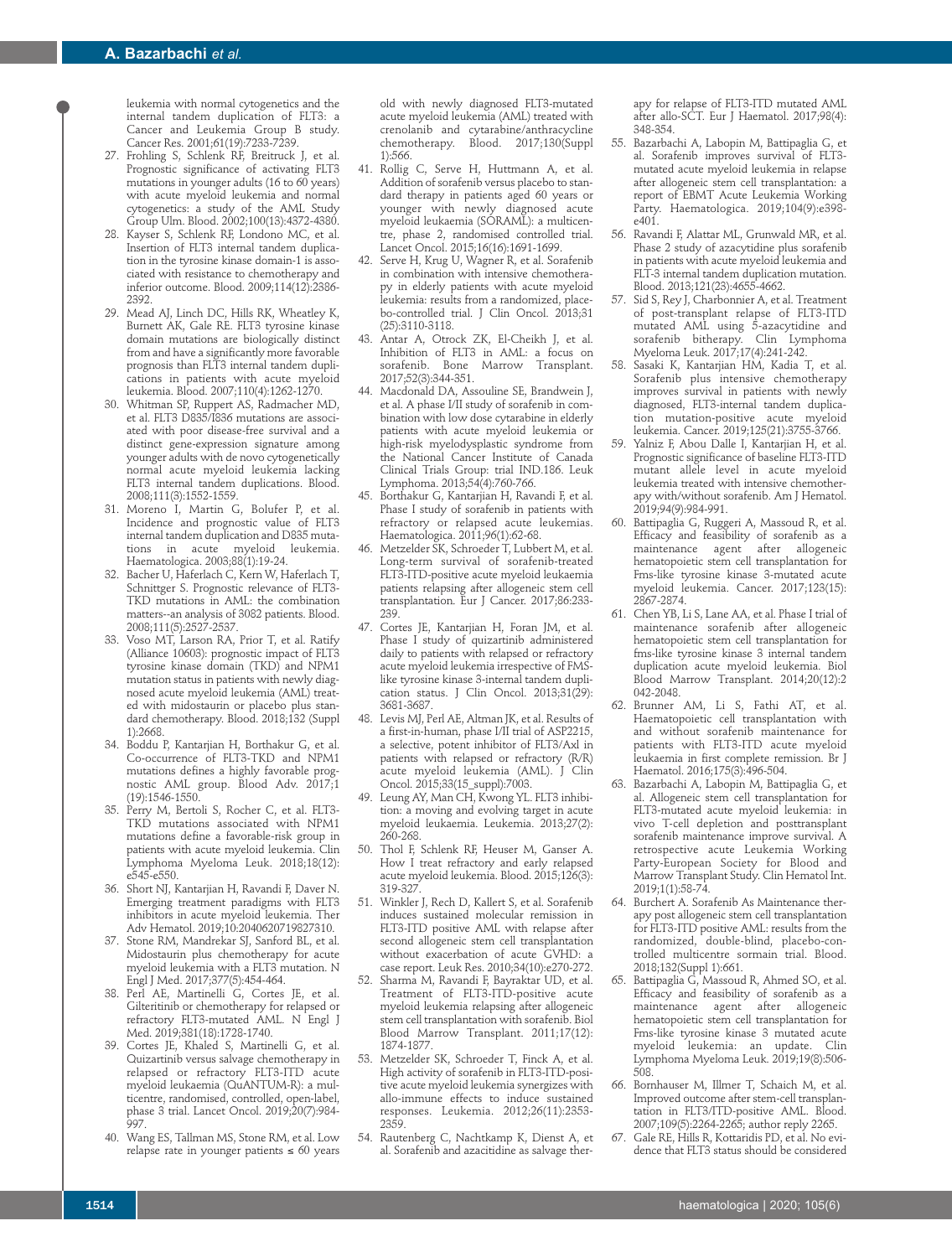as an indicator for transplantation in acute myeloid leukemia (AML): an analysis of 1135 patients, excluding acute promyelocytic leukemia, from the UK MRC AML10 and 12 trials. Blood. 2005;106(10):3658-3665.

- 68. Meshinchi S, Arceci RJ, Sanders JE, et al. Role of allogeneic stem cell transplantation<br>in FLT3/ITD-positive AML. Blood. in FLT3/ITD-positive AML. 2006;108(1):400; author reply 400-401.
- 69. DeZern AE, Sung A, Kim S, et al. Role of allogeneic transplantation for FLT3/ITD acute myeloid leukemia: outcomes from 133 consecutive newly diagnosed patients from a single institution. Biol Blood Marrow Transplant. 2011;17(9):1404-1409.
- 70. Sengsayadeth SM, Jagasia M, Engelhardt BG, et al. Allo-SCT for high-risk AML-CR1 in the molecular era: impact of FLT3/ITD outweighs the conventional markers. Bone Marrow Transplant. 2012;47(12):1535-1537.
- 71. Kayser S DK, Krauter J, Kohne C, et al. Allogeneic transplantation from matched related and unrelated donors in first complete remission in younger adult AML patients with FLT3 internal tandem duplications. Bone Marrow Transplant. 2011;18(6):395-400.
- 72. Hemmati P TT, Vuong LG, le Coutre PD, Dorken B, Arnold R. Allogeneic stem cell transplantation for cytogenetically normal acute myeloid leukemia: impact of FLT3 and NPM1 mutational status. Blood. 2013; 122(21):2104.
- 73. Liegel J, Courville E, Sachs Z, Ustun C. Use of sorafenib for post-transplant relapse in FLT3/ITD-positive acute myelogenous leukemia: maturation induction and cytotoxic effect. Haematologica. 2014;99(11): e222-224.
- 74. Deol A, Sengsayadeth S, Ahn KW, et al. Does FLT3 mutation impact survival after hematopoietic stem cell transplantation for acute myeloid leukemia? A Center for International Blood and Marrow Transplant Research (CIBMTR) analysis. Cancer. 2016;122(19):3005-3014.
- 75. DeZern AE, Sung A, Kim S, et al. Patients with FLT3/ITD AML may benefit from allogeneic transplant in first remission: outcomes from a consecutive series of patients at a single institution. Blood. 2010;116 (21):2172.
- 76. Ivey A, Hills RK, Simpson MA, et al. Assessment of minimal residual disease in standard-risk AML. N Engl J Med. 2016;374 (5):422-433.
- 77. Terwijn M, van Putten WLJ, Kelder A, et al. High prognostic impact of flow cytometric minimal residual disease detection in acute myeloid leukemia: data from the HOVON/SAKK AML 42A study. J Clin Oncol. 2013;31(31):3889-3897.
- 78. Schuurhuis GJ, Heuser M, Freeman S, et al. Minimal/measurable residual disease in AML: a consensus document from the European LeukemiaNet MRD Working Party. Blood. 2018;131(12):1275-1291.
- 79. Chang Y-J, Huang X-J. Haploidentical stem cell transplantation: anti-thymocyte globulin-based experience. Semin Hematol. 2016;53(2):82-89
- 80. McCurdy SR, Kasamon YL, Kanakry CG, et al. Comparable composite endpoints after HLA-matched and HLA-haploidentical transplantation with post-transplantation cyclophosphamide. Haematologica. 2017; 102(2):391-400.
- 81. Zhang Y-Y, Mo X-D, Zhang X-H, et al. FLT3 internal tandem duplication does not impact prognosis after haploidentical allogeneic hematopoietic stem cell transplantation in

AML patients. Bone Marrow Transplant. 2019;54(9):1462-1470.

- 82. Schiller GJ, Tuttle P, Desai P. Allogeneic hematopoietic stem cell transplantation in FLT3-ITD-positive acute myelogenous leukemia: the role for FLT3 tyrosine kinase inhibitors post-transplantation. Biol Blood Marrow Transplant. 2016;22(6):982-990.
- Shouval R, Fein JA, Labopin M, et al. Outcomes of allogeneic haematopoietic stem cell transplantation from HLAmatched and alternative donors: a European Society for Blood and Transplantation registry retrospective analysis. Lancet Haematol. 2019;6(11):e573-e584.
- 84. Xuan L, Wang Y, Huang F, et al. Effect of sorafenib on the outcomes of patients with FLT3 ITD acute myeloid leukemia undergoing allogeneic hematopoietic stem cell transplantation. Cancer. 2018;124(9):1954-1963.
- 85. Bazarbachi AH, Al Hamed R, Malard F, Mohty M, Bazarbachi A. Allogeneic transplant for FLT3-ITD mutated AML: a focus on FLT3 inhibitors before, during, and after transplant. Ther Adv Hematol. 2019;10: 2040620719882666.
- 86. Williams PL, Webb C. The Delphi technique: a methodological discussion. J Adv Nurs. 1994;19(1):180-186.
- Couriel DR. Ancillary and supportive care in chronic graft-versus-host disease. Best Pract Res Clin Haematol. 2008;21(2):291-307.
- 88. Ho AD, Schetelig J, Bochtler T, et al. Allogeneic stem cell transplantation improves survival in patients with acute myeloid leukemia characterized by a high allelic ratio of mutant FLT3-ITD. Biol Blood Marrow Transplant. 2016;22(3):462-469.
- 89. Versluis J, In 't Hout FE, Devillier R, et al. Comparative value of post-remission treatment in cytogenetically normal AML subclassified by NPM1 and FLT3-ITD allelic ratio. Leukemia. 2017;31(1):26-33.
- 90. Rombouts WJ, Blokland I, Lowenberg B, Ploemacher RE. Biological characteristics and prognosis of adult acute myeloid leukemia with internal tandem duplications in the Flt3 gene. Leukemia. 2000;14(4):675- 683.
- 91. Döhner K, Thiede C, Jahn N, et al. Impact of NPM1/FLT3-ITD genotypes defined by the 2017 European LeukemiaNet in patients with acute myeloid leukemia. Blood. 2020;135(5):371-380.
- 92. Brunet S, Labopin M, Esteve J, et al. Impact of FLT3 internal tandem duplication on the outcome of related and unrelated hematopoietic transplantation for adult acute myeloid leukemia in first remission: a retrospective analysis. J Clin Oncol. 2012;30(7):735-741.
- 93. Ma Y, Wu Y, Shen Z, Zhang X, Zeng D, Kong P. Is allogeneic transplantation really the best treatment for FLT3/ITD-positive acute myeloid leukemia? A systematic review. Clin Transplant. 2015;29(2):149-160.
- 94. Doubek M, Muzik J, Szotkowski T, et al. Is FLT3 internal tandem duplication significant indicator for allogeneic transplantation in acute myeloid leukemia? An analysis of patients from the Czech Acute Leukemia Clinical Register (ALERT). Neoplasma. 2007;54(1):89-94.
- 95. Lin PH, Lin CC, Yang HI, et al. Prognostic impact of allogeneic hematopoietic stem cell transplantation for acute myeloid leukemia patients with internal tandem duplication of FLT3. Leuk Res. 2013;37(3):287-292.
- 96. Canaani J, Labopin M, Huang XJ, et al. T-cell replete haploidentical stem cell transplantation attenuates the prognostic impact of

FLT3-ITD in acute myeloid leukemia: a report from the Acute Leukemia Working Party of the European Society for Blood and Marrow Transplantation. Am J Hematol. 2018;93(6):736-744.

- Schmid C, Labopin M, Socie G, et al. Outcome of patients with distinct molecular genotypes and cytogenetically normal AML after allogeneic transplantation. Blood. 2015;126(17):2062-2069.
- 98. Thanarajasingam G, Kim HT, Cutler C, et al. Outcome and prognostic factors for patients who relapse after allogeneic hematopoietic stem cell transplantation. Biol Blood Marrow Transplant. 2013;19(12):1713-1718.
	- Sakaguchi M, Yamaguchi H, Najima Y, et al. Prognostic impact of low allelic ratio FLT3- ITD and NPM1 mutation in acute myeloid leukemia. Blood Adv. 2018;2(20):2744-2754.
- 100.Oran B, Cortes J, Beitinjaneh A, et al. Allogeneic transplantation in first remission improves outcomes irrespective of FLT3- ITD allelic ratio in FLT3-ITD-positive acute myelogenous leukemia. Biol Blood Marrow Transplant. 2016;22(7):1218-1226.
- 101.Zhao X, Wang Z, Ruan G, et al. Impact of pre-transplantation minimal residual disease determined by multiparameter flow cytometry on the outcome of AML patients with FLT3-ITD after allogeneic stem cell transplantation. Ann Hematol. 2018;97(6):967- .<br>975.
- 102.Popescu B, Sheela S, Thompson J, et al. Timed sequential salvage chemotherapy for relapsed or refractory acute myeloid leukemia. Clin Hematol Int. 2019;2(1):27-31.
- 103.Poire X, Labopin M, Maertens J, et al. Allogeneic stem cell transplantation in adult patients with acute myeloid leukaemia and 17p abnormalities in first complete remission: a study from the Acute Leukemia Working Party (ALWP) of the European<br>Society for Blood and Marrow Society for Blood and Marrow Transplantation (EBMT). J Hematol Oncol. 2017;10(1):20.
- 104.Laboure G, Dulucq S, Labopin M, et al. Potent graft-versus-leukemia effect after reduced-intensity allogeneic SCT for intermediate-risk AML with FLT3-ITD or wildtype NPM1 and CEBPA without FLT3-ITD. Biol Blood Marrow Transplant. 2012;18(12): 1845-1850.
- 105.Gale RE, Green C, Allen C, et al. The impact of FLT3 internal tandem duplication mutant level, number, size, and interaction with NPM1 mutations in a large cohort of young adult patients with acute myeloid leukemia. Blood. 2008;111(5):2776-2784.
- 106.Gaballa S, Saliba R, Oran B, et al. Relapse risk and survival in patients with FLT3 mutated acute myeloid leukemia undergoing stem cell transplantation. Am J Hematol. 2017;92(4):331-337.
- 107.Kayser S, Benner A, Thiede C, et al. Pretransplant NPM1 MRD levels predict outcome after allogeneic hematopoietic stem cell transplantation in patients with acute myeloid leukemia. Blood Cancer J. 2016;6(7):e449-e449.
- 108.Pfeiffer T, Schleuning M, Mayer J, et al. Influence of molecular subgroups on outcome of acute myeloid leukemia with normal karyotype in 141 patients undergoing salvage allogeneic stem cell transplantation in primary induction failure or beyond first relapse. Haematologica. 2013;98(4):518- 525.
- 109.Gorin NC, Labopin M, Blaise D, et al. Stem cell transplantation from a haploidentical donor versus a genoidentical sister for adult male patients with acute myelogenous